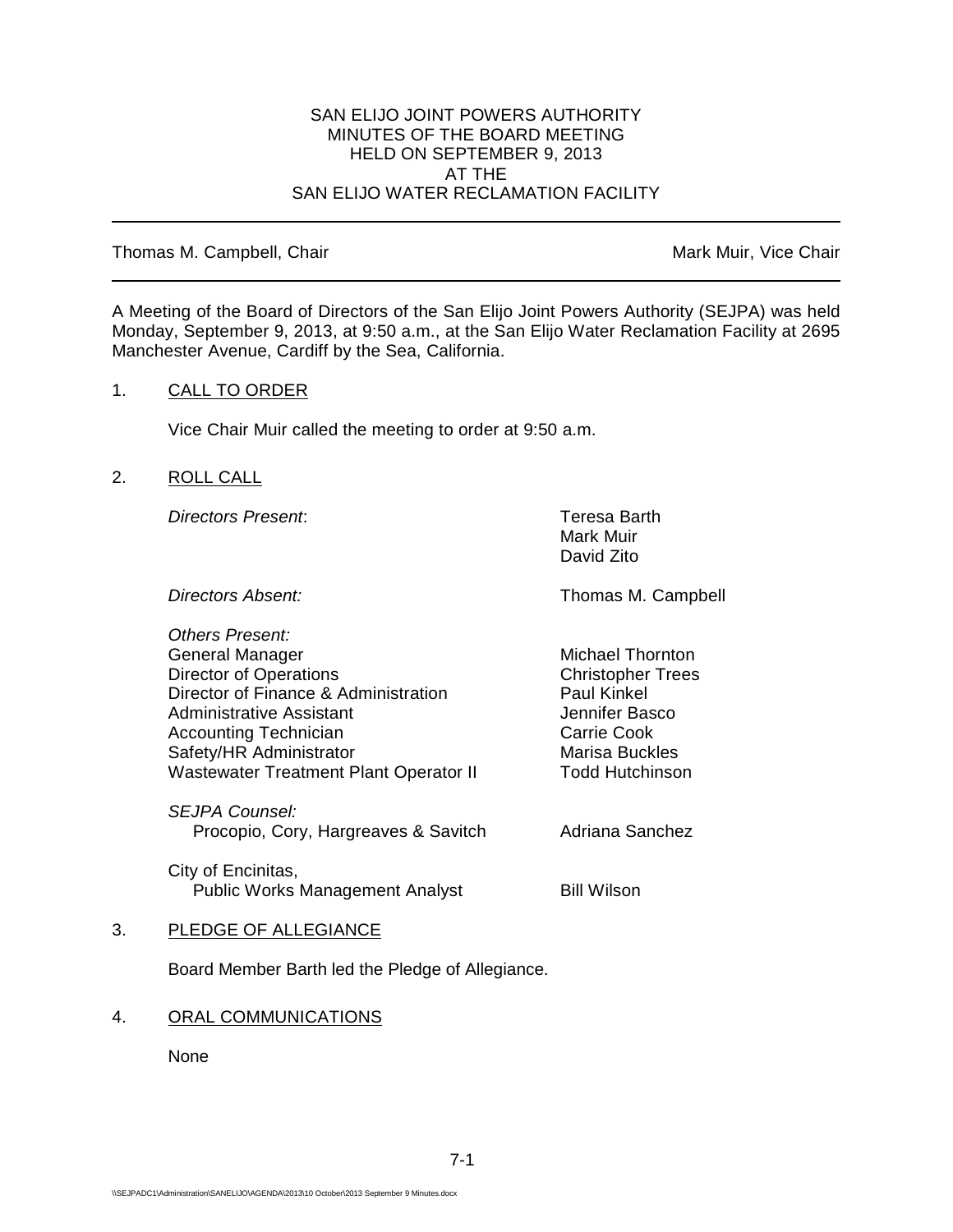## 5. PRESENTATION OF AWARDS

The General Manager recognized Todd Hutchinson, Wastewater Treatment Plant Operator II, for 15 years of service.

#### 6. CONSENT CALENDAR

Moved by Board Member Barth and seconded by Board Member Zito to approve the Consent Calendar.

Motion carried with the following vote of approval:

| AYES:    | Barth, Muir, and Zito |
|----------|-----------------------|
| NOES:    | None                  |
| ABSENT:  | Campbell              |
| ABSTAIN: | None                  |

Consent Calendar:

| Agenda Item No. 7  | Approval of Minutes for the July 8, 2013 meeting                                |
|--------------------|---------------------------------------------------------------------------------|
| Agenda Item No. 8  | Approval for Payment of Warrants and Monthly<br><b>Investment Report</b>        |
| Agenda Item No. 9  | San Elijo Water Reclamation Facility Treated Effluent<br>Flows - Monthly Report |
| Agenda Item No. 10 | San Elijo Joint Powers Authority Recycled Water Program<br>- Monthly Report     |

#### 11. ITEMS REMOVED FROM CONSENT CALENDAR

None

## 12. AWARD OF CONSTRUCTION CONTRACT FOR THE FLOW EQUALIZATION COVERS REPLACEMENT PROJECT FOR THE SAN ELIJO WATER RECLAMATION **FACILITY**

The General Manager informed the Board of Directors that the covers for the flow equalization basins (FEB) are nearing the end of their useful life and are showing signs of weather damage. In July 2013, Hilts Consulting Group, Inc. completed design drawings and construction specifications for removing and replacing the FEB covers. Construction bids were solicited on July 17, 2013, with MPC Containments International prevailing as the Apparent Low Bidder. General Manager Thornton also reported that in August 2013, bids were solicited for construction management and inspection services for the FEB project, and recommends awarding the contract to Zero Energy Institute.

Moved by Board Member Barth and seconded by Board Member Zito to:

1. Approve and authorize the General Manager to issue the Notice of Award to MPC Containments International;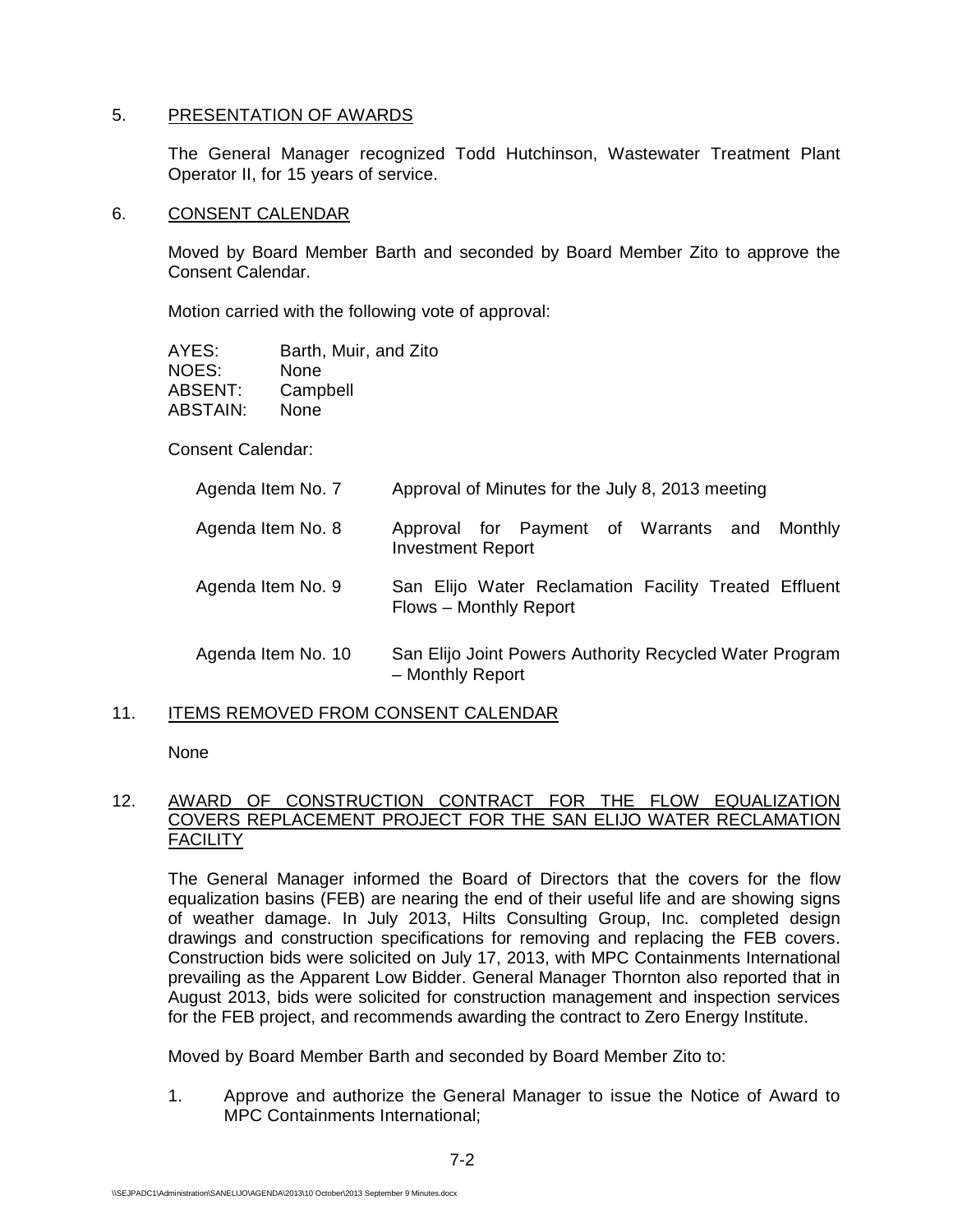- 2. Approve and authorize the General Manager to execute an Agreement for Construction Services between San Elijo Joint Powers Authority and MPC Containments International;
- 3. Approve and authorize the General Manager to execute an Agreement for Construction Management and Inspection Services between San Elijo Joint Powers Authority and Zero Energy Institute; and
- 4. Approve and authorize the General Manager to issue the Notice to Proceed to MPC Containments International, upon receipt and approval of all bid submittal requirements.

Motion carried with the following vote of approval:

AYES: Barth, Muir, and Zito<br>NOES: None NOES: ABSENT: Campbell ABSTAIN: None

#### 13. GENERAL MANAGER'S REPORT

General Manager Thornton introduced Paul Kinkel, Director of Finance & Administration to the Board of Directors.

General Manager Thornton reported on a recent public event that he assisted in facilitating, on the topic of Direct Potable Reuse ("DPR"). He explained that DPR is the process of taking purified recycled water that meets all drinking water requirements and blending it with other water sources before potable water treatment and distribution. DPR seeks to eliminate the need for the environmental buffer step, as required in the traditional Indirect Potable Reuse ("IPR") process, which can save costs and make potable reuse available to more regions. Research efforts on DPR are currently underway in San Diego. The General Manager will bring this topic back to the Board of Directors at a future Board meeting to discuss how the SEJPA can assist in this effort.

#### 14. GENERAL COUNSEL'S REPORT

Adriana Sanchez reported that she attended the CASA Conference where they discussed SB 731, a bill to reform the California Environment Quality Act. The bill has not passed, but she will keep the Board of Directors updated.

Ms. Sanchez also reported on two cases from the Court of Appeals in regards to the California Public Records Act ("CPRA"). She stated that the Court of Appeals has ruled that if a public records request comes into a public agency asking for electronic data in its "native form", then the public agency must provide the document in its "native form" under the CPRA.

#### 15. BOARD MEMBER COMMENTS

None